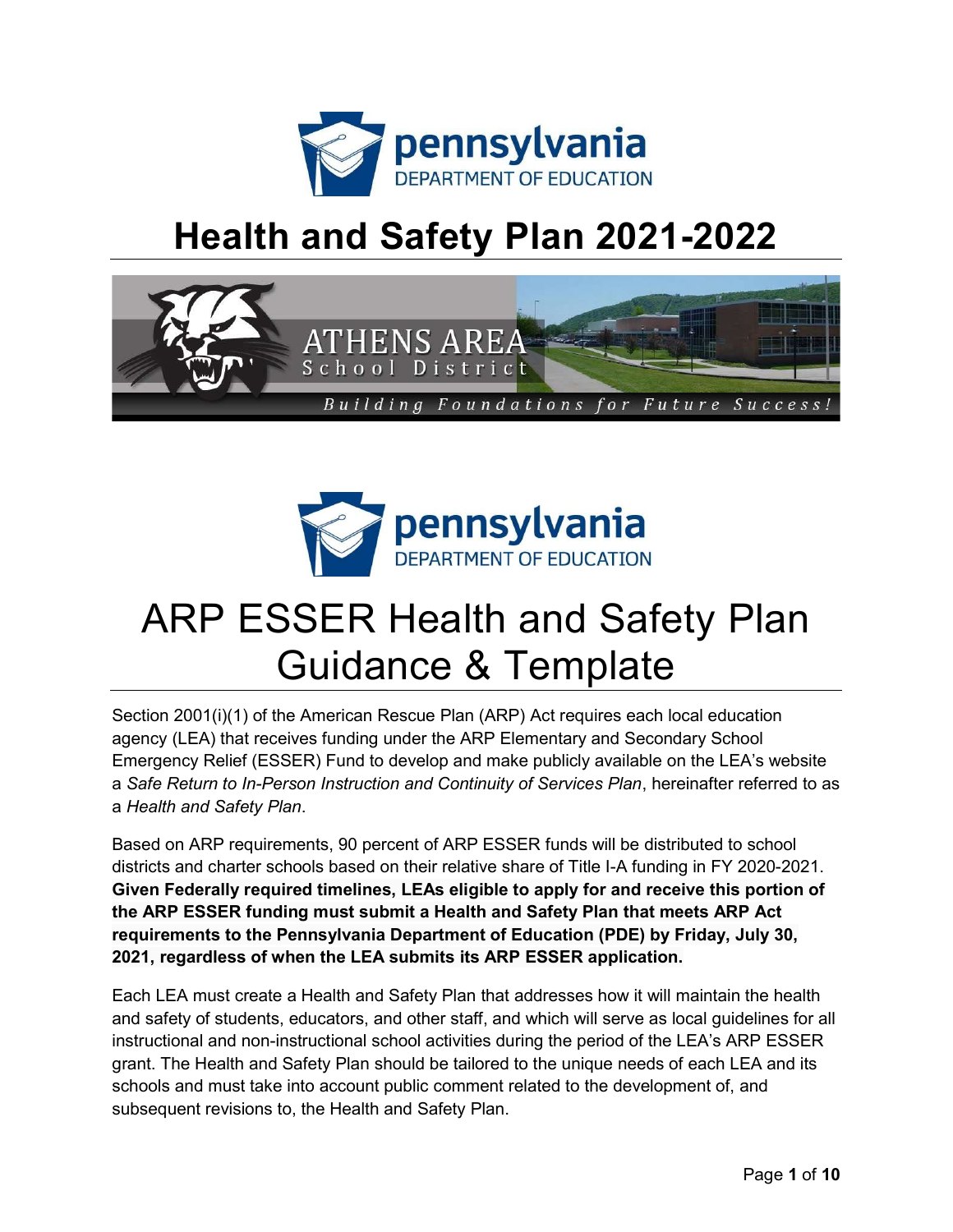The ARP Act and U.S. Department of Education rules require Health and Safety plans include the following components:

- 1. How the LEA will, to the practicable, implement prevention and mitigation policies in line with the most up-to-date guidance from the Centers for Disease Control and Prevention (CDC) for the reopening and operation of school facilities in order to continuously and safely open and operate schools for in-person learning;
- 2. How the LEA will ensure continuity of services, including but not limited to services to address the students' academic needs, and students' and staff members' social, emotional, mental health, and other needs, which may include student health and food services;
- 3. How the LEA will maintain the health and safety of students, educators, and other staff and the extent to which it has adopted policies, and a description of any such policy on each of the following safety recommendations established by the CDC:
	- a. Universal and correct wearing of masks;
	- b. Modifying facilities to allow for physical distancing (e.g., use of cohorts/podding);
	- c. Handwashing and respiratory etiquette;
	- d. Cleaning and maintaining healthy facilities, including improving ventilation;
	- e. Contact tracing in combination with isolation and quarantine, in collaboration with State and local health departments;
	- f. Diagnostic and screening testing;
	- g. Efforts to provide COVID-19 vaccinations to school communities;
	- h. Appropriate accommodations for children with disabilities with respect to health and safety policies; and
	- i. Coordination with state and local health officials.

The LEA's Health and Safety Plan must be approved by its governing body and posted on the LEA's publicly available website by July 30, 2021.\* The ARP Act requires LEAs to post their Health and Safety Plans online in a language that parents/caregivers can understand, or, if it is not practicable to provide written translations to an individual with limited English proficiency, be orally translated. The plan also must be provided in an alternative format accessible, upon request, by a parent who is an individual with a disability as defined by the Americans with Disabilities Act.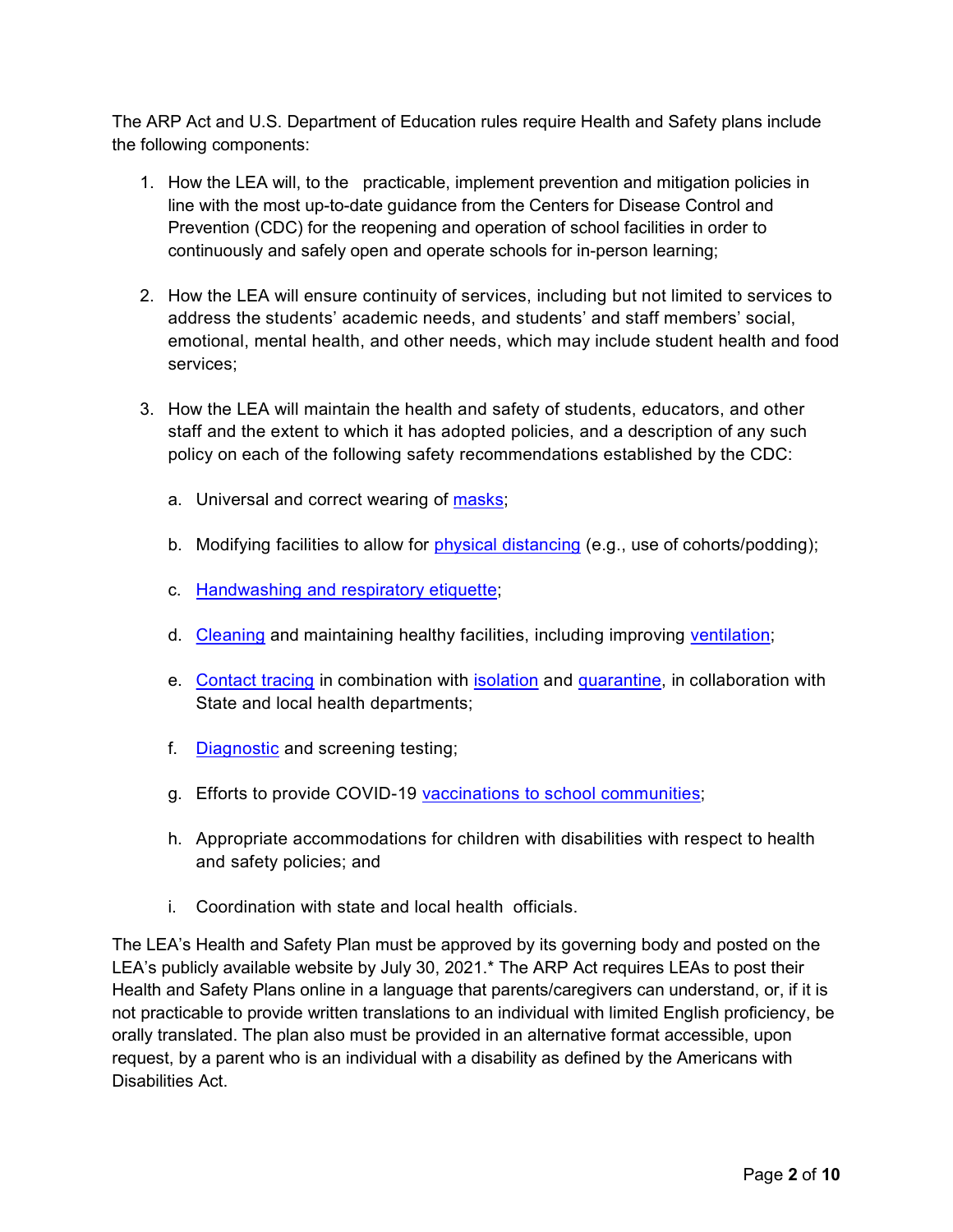Each LEA will upload in the eGrants system its updated Health and Safety Plan and webpage URL where the plan is located on the LEA's publicly available website.

The ARP Act requires LEAs to review their Health and Safety Plans at least every six months during the period of the LEA's ARP ESSER grant. LEAs also must review and update their plans whenever there are significant changes to the CDC recommendations for K-12 schools. Like the development of the plan, all revisions must be informed by community input and reviewed and approved by the governing body prior to posting on the LEA's publicly available website.

LEAs may use the template to revise their current Health and Safety Plans to meet ARP requirements and ensure all stakeholders are fully informed of the LEA's plan to safely resume instructional and non-instructional school activities, including in-person learning, for the current school year. An LEA may use a different plan template or format provided it includes all the elements required by the ARP Act, as listed above.

\* The July 30 deadline applies only to school districts and charter schools that received federal Title I-A funds in FY 2020-2021 and intend to apply for and receive ARP ESSER funding.

#### Additional Resources

LEAs are advised to review the following resources when developing their Health and Safety Plans:

- CDC K-12 School Operational Strategy
- PDE Resources for School Communities During COVID-19
- PDE Roadmap for Education Leaders
- PDE Accelerated Learning Thorough an Integrated System of Support
- PA Department of Health COVID-19 in Pennsylvania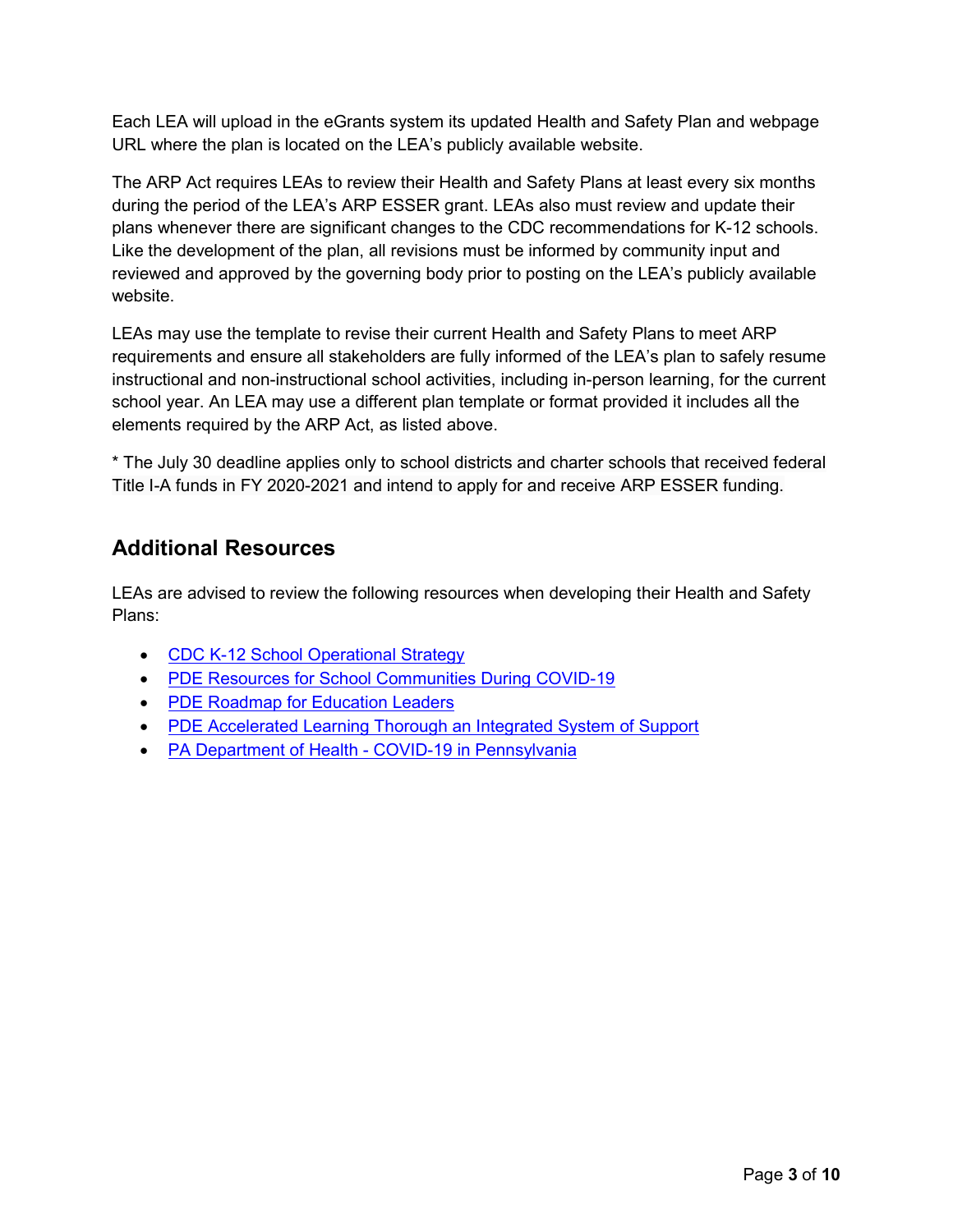#### Health and Safety Plan Summary: Athens Area School District

Initial Effective Date: 7/20/2021

Date of Last Review: 1/11/2021

Date of Last Revision: **1**/**25**/202**2**

1. How will the LEA, to the practicable, support prevention and mitigation policies in line with the most up-to-date guidance from the CDC for the reopening and operation of school facilities in order to continuously and safely open and operate schools for in-person learning?

The Athens Area School District will continue to implement, where feasible and possible, prevention and mitigation efforts that are aligned with the health and safety guidance from the Centers for Disease Control, Pennsylvania Department of Health, and the Pennsylvania Department of Education in order to ensure a safe reopening of schools for any summer programming and re-entry into school for the 2021-2022 school year. The District will collaborate with other regional school districts and department of health personal that are made available to the district as a resource to ensure current knowledge and application of CDC practices, where possible.

2. How will the LEA ensure continuity of services, including but not limited to services to address the students' academic needs, and students' and staff members' social, emotional, mental health, and other needs, which may include student health and food services?

The Athens Area School District will continue to monitor the allocation of resources to students and families while the students are in school and within the community. The district will use ESSER funds to address the unfinished learning needs of our students both academically and socially/emotionally and have developed summer academic enrichment programs and summer mental health services which are made available to students in need. The district will continue with a food program for children throughout the summer months, based on community interest until the next school year and will reassess the need for possible continuation into the next school year. Resources will be allocated to address the effects that the pandemic has had on students within our district.

3. Use the table below to explain how the LEA will maintain the health and safety of students, educators, and other staff and the extent to which it has adopted policies, and a description of any such policy on each of the following safety recommendations established by the CDC.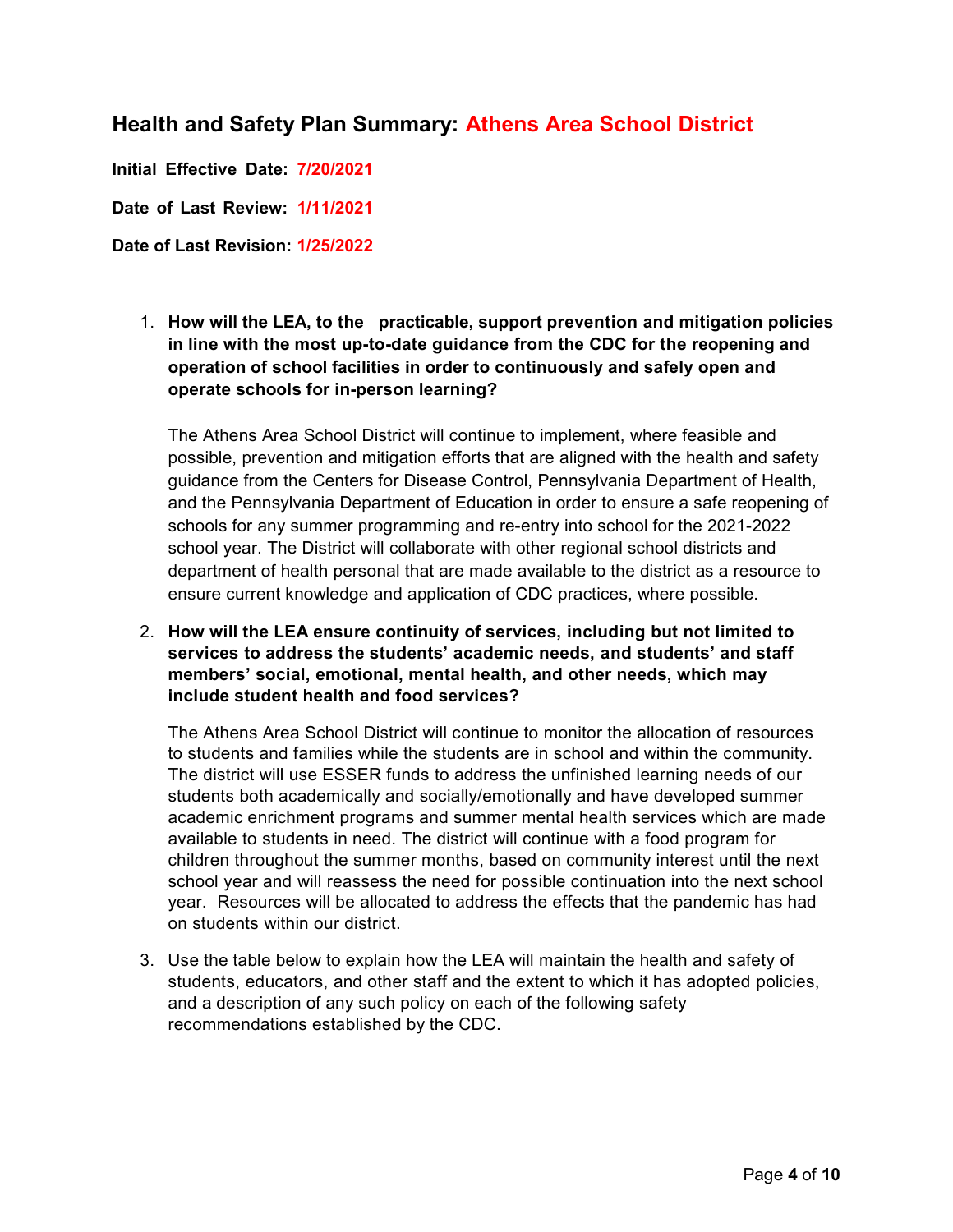| <b>ARP ESSER Requirement</b>                                                                | <b>Strategies, Policies, and Procedures</b>                                                                                                                                                                                                                                                                                                                                                                                                                                                                                                      |
|---------------------------------------------------------------------------------------------|--------------------------------------------------------------------------------------------------------------------------------------------------------------------------------------------------------------------------------------------------------------------------------------------------------------------------------------------------------------------------------------------------------------------------------------------------------------------------------------------------------------------------------------------------|
| a. Universal and correct wearing of masks;                                                  | AASD will continue to review<br>guidance from CDC, PA DOH,<br>and PDE when decisions and<br>recommendations regarding face<br>coverings.<br><b>Face Coverings are</b><br>$\bullet$<br>recommended and encourage but<br>are the personal choice and<br>preferences<br>Masking will still be required on<br>$\bullet$<br>district transportation, until that<br>requirement is changed by CDC.<br>Recommended changes will be<br>$\bullet$<br>discussed and approved by the<br>school board at scheduled school<br>board meetings, when necessary. |
| b. Modifying facilities to allow for physical<br>distancing (e.g., use of cohorts/podding); | The Athens Area School District<br>$\bullet$<br>will promote physical distancing<br>where possible.                                                                                                                                                                                                                                                                                                                                                                                                                                              |
| Handwashing and respiratory etiquette;<br>$C_{1}$                                           | The district will continue to<br>$\bullet$<br>promote and educate students on<br>healthy hygiene practices and<br>illness prevention.<br>Handwashing, hand sanitizer, and<br>other hygiene measure will be<br>encouraged often<br>Signs for healthy measures will be<br>$\bullet$<br>posted in key locations in all<br>school buildings.                                                                                                                                                                                                         |
| Cleaning and maintaining healthy<br>d.<br>facilities, including improving ventilation;      | The District will continue to assess<br>and replace HVAC filters when<br>necessary.<br>The District will provide cleaning<br>$\bullet$<br>and sanitizing solutions and<br>materials to classrooms and<br>employees for cleaning as<br>needed.<br>Provide routine cleaning of<br>$\bullet$<br>facilities/ classrooms/buses by<br>employees.<br>The District is also will be<br>$\bullet$<br>installing Bi-Polar Ionization units<br>to all HVAC units to improve<br>indoor air quality and reduce the                                             |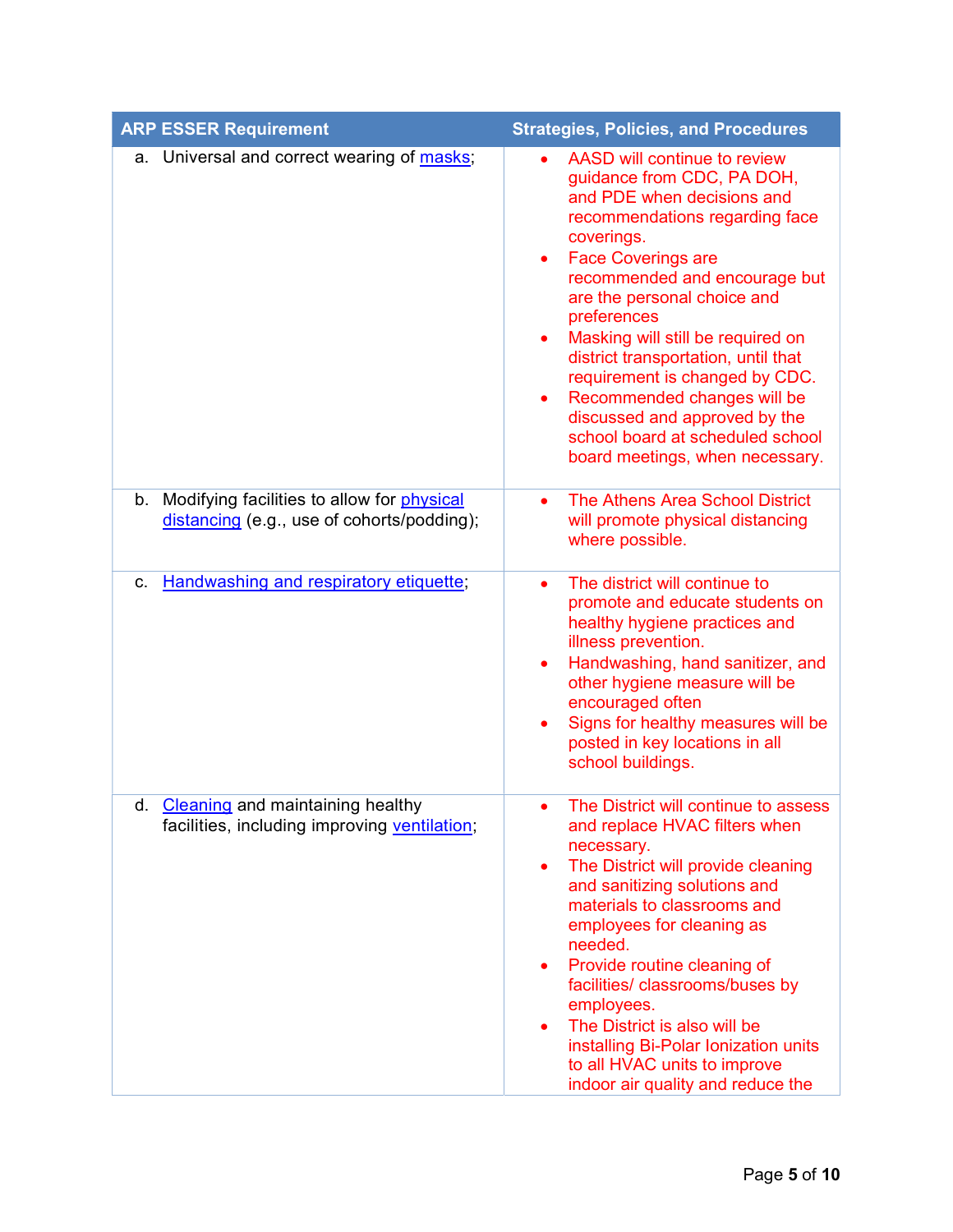| <b>ARP ESSER Requirement</b>                                                                                                                      | <b>Strategies, Policies, and Procedures</b>                                                                                                                                                                                                                                                                                                                                                                                                                                                                                                                                                                                                                                                                                                                                                                                                                                                                                                                                                                                                                                                                                                                                                                                                                                                                                                                                                                                                                                                                                                                    |
|---------------------------------------------------------------------------------------------------------------------------------------------------|----------------------------------------------------------------------------------------------------------------------------------------------------------------------------------------------------------------------------------------------------------------------------------------------------------------------------------------------------------------------------------------------------------------------------------------------------------------------------------------------------------------------------------------------------------------------------------------------------------------------------------------------------------------------------------------------------------------------------------------------------------------------------------------------------------------------------------------------------------------------------------------------------------------------------------------------------------------------------------------------------------------------------------------------------------------------------------------------------------------------------------------------------------------------------------------------------------------------------------------------------------------------------------------------------------------------------------------------------------------------------------------------------------------------------------------------------------------------------------------------------------------------------------------------------------------|
|                                                                                                                                                   | risk of numerous air-borne<br>illnesses, include SARS-CoV-2                                                                                                                                                                                                                                                                                                                                                                                                                                                                                                                                                                                                                                                                                                                                                                                                                                                                                                                                                                                                                                                                                                                                                                                                                                                                                                                                                                                                                                                                                                    |
| <b>Contact tracing in combination with</b><br>е.<br>isolation and quarantine, in collaboration<br>with the State and local health<br>departments; | The district will exclude from<br>$\bullet$<br>school any student or staff<br>member who have tested positive<br>for COVID-19 or are showing<br>symptoms of COVID-19 in<br>accordance with Title 28 PA. Code<br>Chapter 27.<br>The district will complete contact<br>٠<br>tracing, notification of close<br>contacts and report positive<br>COVID-19 cases to PDE as<br>required.<br>A COVID dashboard will be<br>$\bullet$<br>regularly updated with current<br>active COVID 19 positive cases<br>and a weekly summary of COVID-<br>19 cases and quarantines by<br>building. This will be located on<br>the district website.<br><b>COVID-19 Positive students/staff</b><br>$\bullet$<br>will be excluded for a minimum of<br>5 days, and will be required to<br>wear a mask for days 6-10.<br>COVID-19 positive students/staff<br>cannot return until they are fever<br>free, without medication, for at<br>least 24 hours on or after day 5.<br>Parents/Guardians will be notified<br>if their child is identified as a close<br>contact.<br>Asymptomatic students/staff who<br>were determined to be a close<br>contact will not be excluded from<br>school, but will be required to<br>wear a mask for 10 days and be<br>asked to monitor for symptoms.<br>Symptomatic students/staff who<br>are determined to be a close<br>contact will be excluded from<br>school for 5 days. The may return<br>to school after day 5 but will be<br>required to wear a mask for days<br>$6 - 10.$<br>Household close contacts -<br>students/staff who are living in a |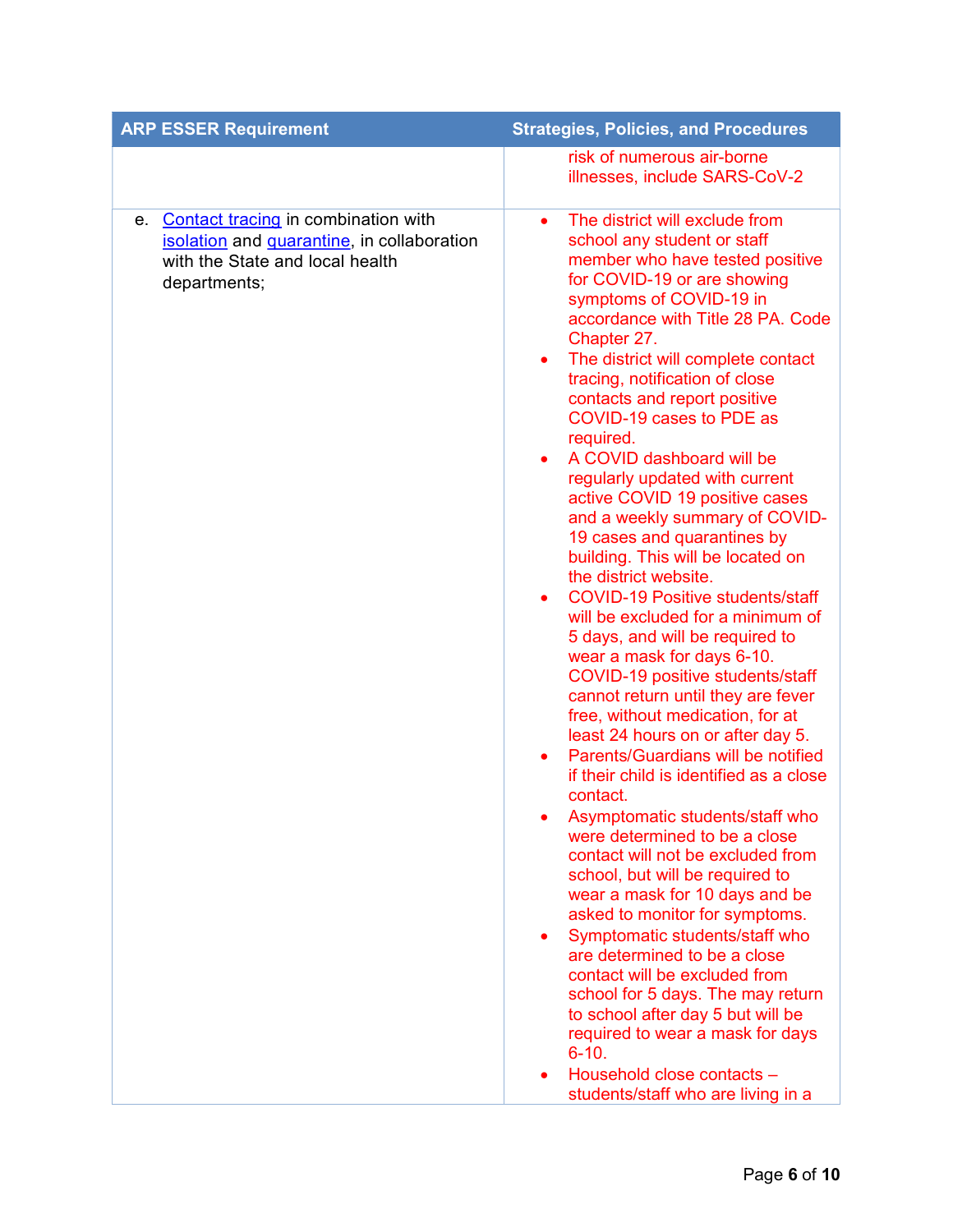| <b>ARP ESSER Requirement</b>                                                                                       | <b>Strategies, Policies, and Procedures</b>                                                                                                                                                                                                                                                                                                                                                                                                                                                                                                                                                                                                                                                                                                                        |
|--------------------------------------------------------------------------------------------------------------------|--------------------------------------------------------------------------------------------------------------------------------------------------------------------------------------------------------------------------------------------------------------------------------------------------------------------------------------------------------------------------------------------------------------------------------------------------------------------------------------------------------------------------------------------------------------------------------------------------------------------------------------------------------------------------------------------------------------------------------------------------------------------|
|                                                                                                                    | household with a COVID-19<br>positive individual and cannot<br>isolate from that individual will be<br>required to quarantine for 5 days.<br>On day 6 the students may return<br>with a mask for days 6-10.<br>Parents may decide upon<br>٠<br>notification of close contact to<br>exclude their students for the full<br>ten days. The absences for those<br>dates of quarantine will be<br>legal/excused absences.<br>Students who are unable/unwilling<br>to wear a mask will complete the<br>full 10 day quarantine at home.<br>Absences for the dates of the<br>quarantine will be considered<br>legal/excused absences.<br>All students in quarantine will be<br>provided access to all learning<br>materials and support from the<br>learning loss teacher. |
| f.<br>Diagnostic and screening testing;                                                                            | The district will promote diagnostic<br>$\bullet$<br>and symptom screening by<br>parents/students/employees who<br>are symptomatic or have<br>suspicion of COVID-19 exposure<br>prior to arriving at the school<br>campus and school buildings.                                                                                                                                                                                                                                                                                                                                                                                                                                                                                                                    |
| Efforts to provide vaccinations to school<br>g.<br>communities,                                                    | The district may share<br>$\bullet$<br>vaccination/COVID testing<br>information from local health<br>organizations on the district<br>website and social media<br>The district may offer vaccination<br>٠<br>clinics for staff, if needed or<br>requested.                                                                                                                                                                                                                                                                                                                                                                                                                                                                                                         |
| h. Appropriate accommodations for<br>students with disabilities with respect to<br>health and safety policies; and | The district will provide reasonable<br>accommodations, as appropriate,<br>to students with disabilities with<br>respect to health and safety<br>strategies. Medical exemptions                                                                                                                                                                                                                                                                                                                                                                                                                                                                                                                                                                                    |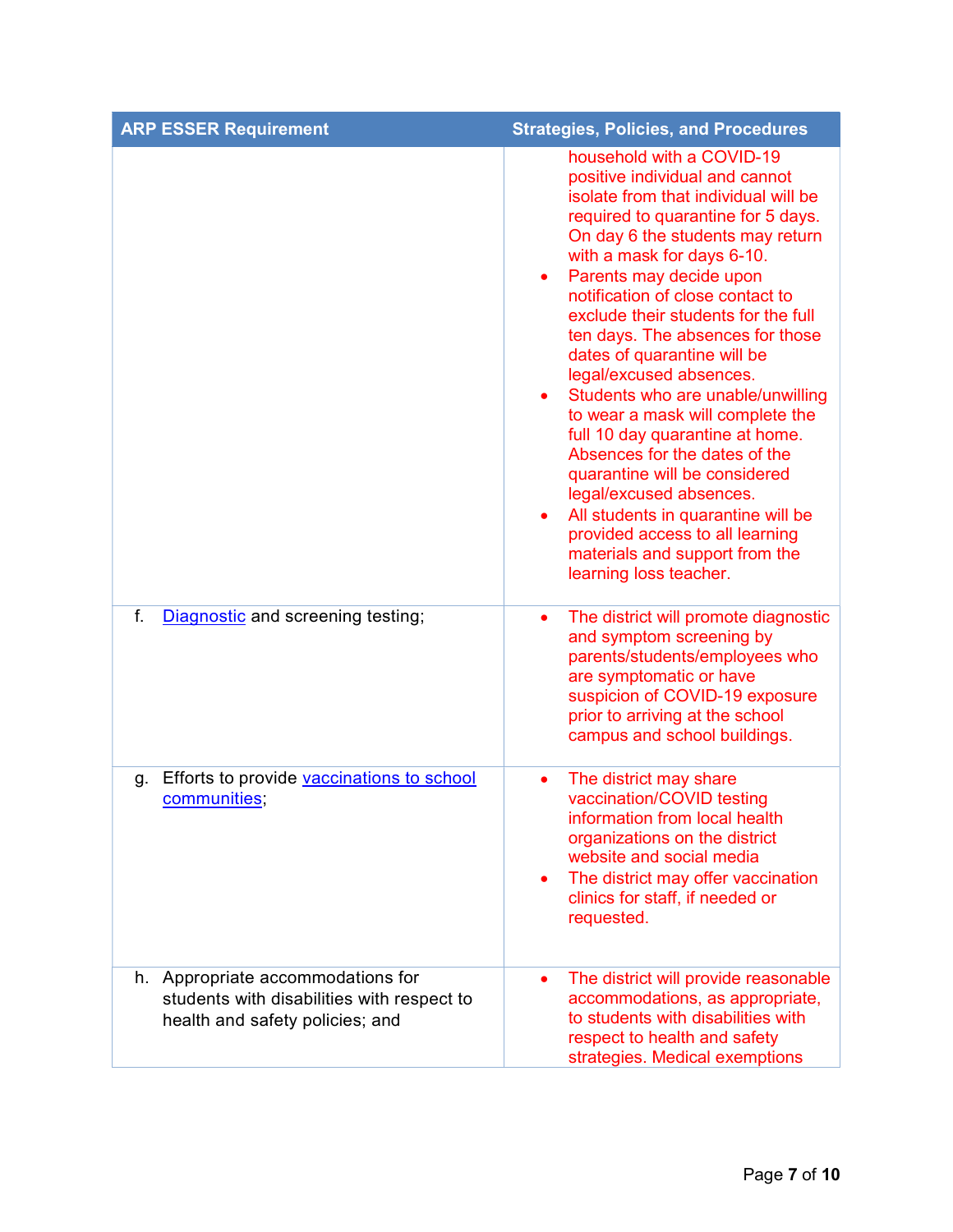| <b>ARP ESSER Requirement</b>                           | <b>Strategies, Policies, and Procedures</b>                                                                                                                                                                                                                                                                                    |
|--------------------------------------------------------|--------------------------------------------------------------------------------------------------------------------------------------------------------------------------------------------------------------------------------------------------------------------------------------------------------------------------------|
|                                                        | within an IEP or 504 plan will be<br>honored at all times                                                                                                                                                                                                                                                                      |
| Coordination with state and local health<br>officials. | The district will participate in<br>$\bullet$<br>collaborative efforts with local and<br>state health officials who desire<br>coordination related to responses<br>to the pandemic, when contacted<br>directly.<br>• The district will continue to follow<br>the mandated guidelines set forth<br>by the PA DOH, CDC, and PDE. |